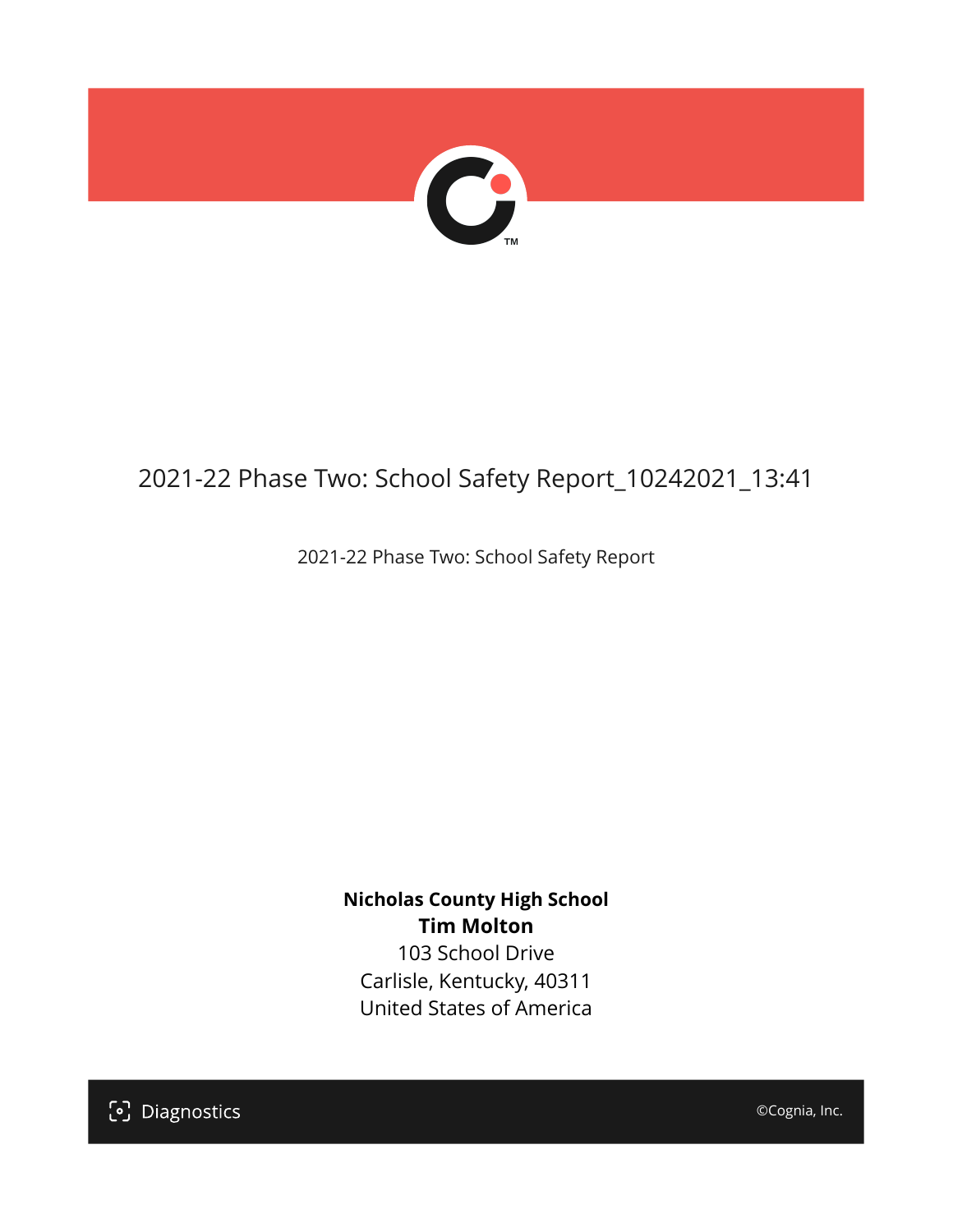2021-22 Phase Two: School Safety Report - 2021-22 Phase Two: School Safety Report\_10242021\_13:41 - Generated on 01/21/2022 Nicholas County High School

## **Table of Contents**

| 2021-22 Phase Two: School Safety Report |  |
|-----------------------------------------|--|
|                                         |  |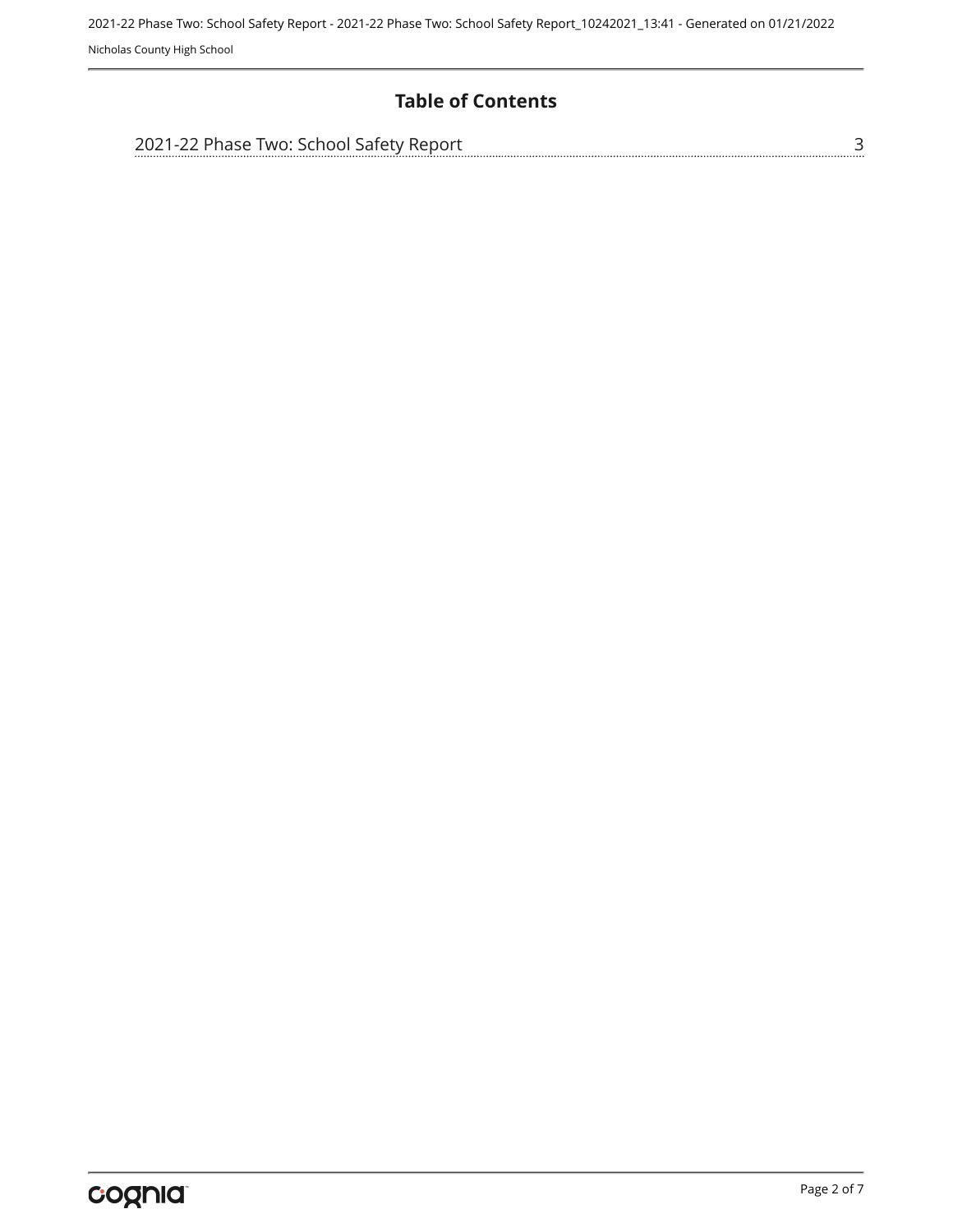## <span id="page-2-0"></span>**2021-22 Phase Two: School Safety Report**

School Safety Report

Pursuant to KRS 158.162, the local board of education shall require the school council or, if none exists, the principal in each school to adopt an emergency plan that must be utilized in case of fire, severe weather, earthquake, or a building lockdown and that: establishes evacuation routes; identifies the best available severe weather zones; develops earthquake protocols for students; and, develops and adheres to practices controlling access to the school building. The emergency plan shall be annually reviewed by the council, principal, and first responders and revised as needed.

In addition to the emergency plan requirements in KRS 158.162, KRS 158.164 requires the local board of education to direct the school council or, if none exists, the principal in each school to establish procedures to perform a building lockdown and to invite local law enforcement to assist in establishing lockdown procedures.

KRS 158.162 also requires the emergency plan be discussed with all school staff prior to the first instructional day of the school year and provided, along with a diagram of the facility, to appropriate first responders. Further, the principal in each school shall conduct, at a minimum, the following emergency response drills within the first 30 instructional days of the school year and again during the month of January: one severe weather drill, one earthquake drill, and one lockdown drill. In addition, required fire drills shall be conducted according to administrative regulations promulgated by the Department of Housing, Buildings and Construction.

Questions Related to the Adoption and Implementation of the Emergency Plan 1. Has the school council or, where applicable, principal adopted an emergency plan in accordance with local board policy and in compliance with the specifications in KRS 158.162(3)?

*If the answer is "no", please explain in the comment box. Please note that Senate Bill 1 (2019) and Senate Bill 8 (2020) amended KRS 158.162(3)(d) to require, for example, classroom doors remain closed and locked during instructional time (with limited exceptions) as well as classroom doors with windows be equipped with material to quickly cover the window during a building lockdown. Schools are encouraged to comply with these changes as soon as practicable but, if needed, have until July 1, 2022 to fully implement. Accordingly, failure to comply with KRS 158.162(3)(d), as amended, should not be reported herein until the 2022-2023 school year and beyond.*

Yes. Local school board adopted an emergency plan in July 2019. Site Based Decision-Making Council adopted this policy.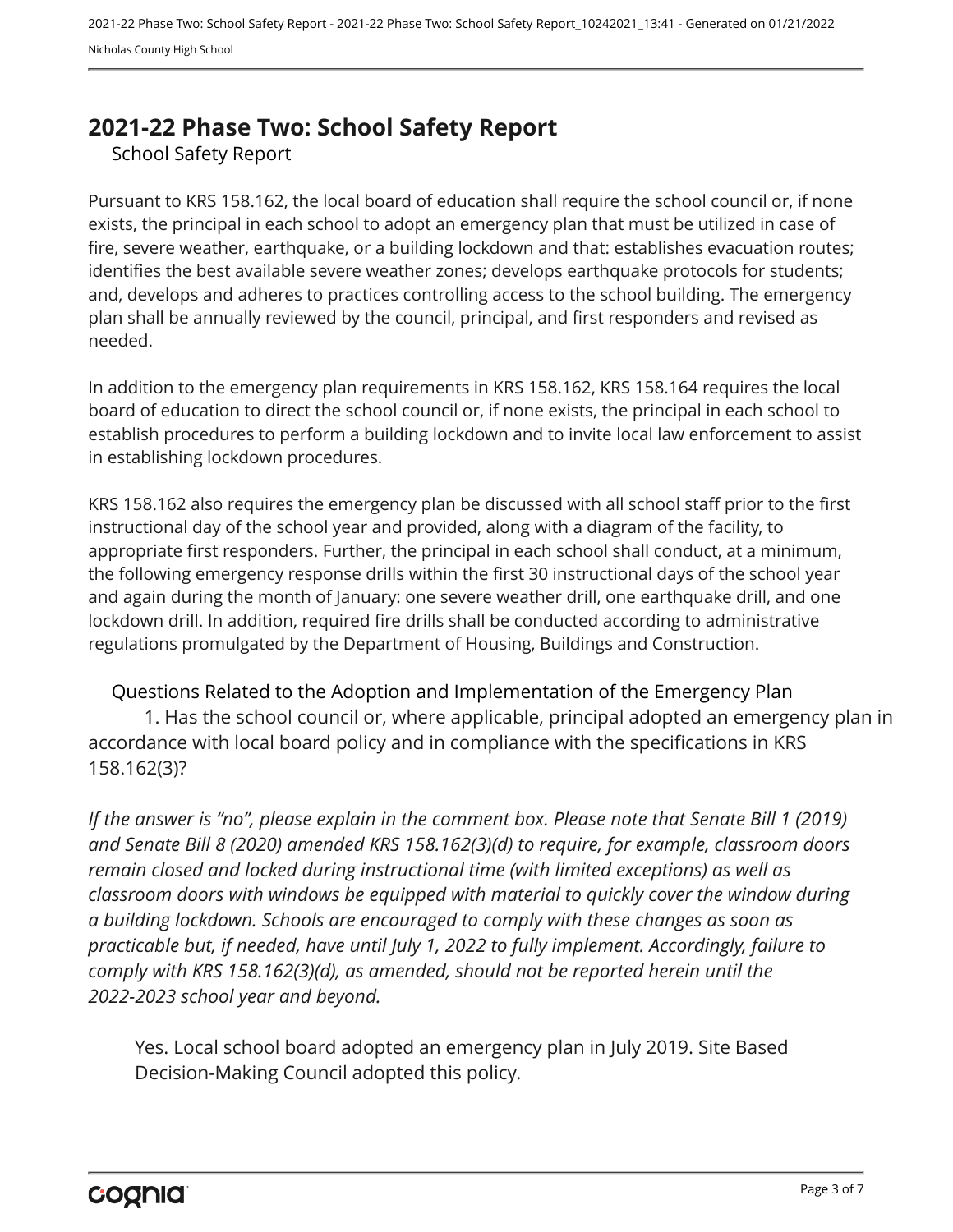2. Has the school provided local first responders with a copy of the school's emergency plan along with a diagram of the school as required by KRS 158.162(2)(b)?

*If the answer is "no", please explain in the comment box.*

Yes, first responders have received a copy of the school's emergency plan and a diagram and a diagram of the school as required by KRS 158.162(2)(b)

3. Has the school posted primary and secondary evacuation routes in each room by any doorway used for evacuation as required by KRS 158.162(3)(a)?

*If the answer is "no", please explain in the comment box.*

Yes, primary and secondary evacuation routes have been posted in each classrooms and labs by the teachers, as provided by the school.

4. Has the school posted the location of severe weather safe zones in each room as required by KRS 158.162(3)(b)?

*If the answer is "no", please explain in the comment box.*

Yes, designated safe zones are posted in each classroom, lab, and commons area.

5. Have practices for students to follow during an earthquake been developed as required by KRS 158.162(3)(c)?

*If the answer is "no", please explain in the comment box.*

Yes, and drills have been conducted.

6. Are practices in place to control access to the school building, including but not limited to controlling outside access to exterior doors during the school day; controlling the main entrance of the school with electronically locking doors, a camera, and an intercom system; controlling access to individual classrooms; requiring classroom doors to remain closed and locked during instructional time (with limited exceptions outlined in statute); requiring classroom doors with windows to be equipped with material to quickly cover the windows during a lockdown; requiring all visitors to report to the front office of the building, provide valid identification, and state the purpose of the visit; and providing a visitor's badge to be visibly displayed on a visitor's outer garment as required by KRS 158.162(3)(d)?

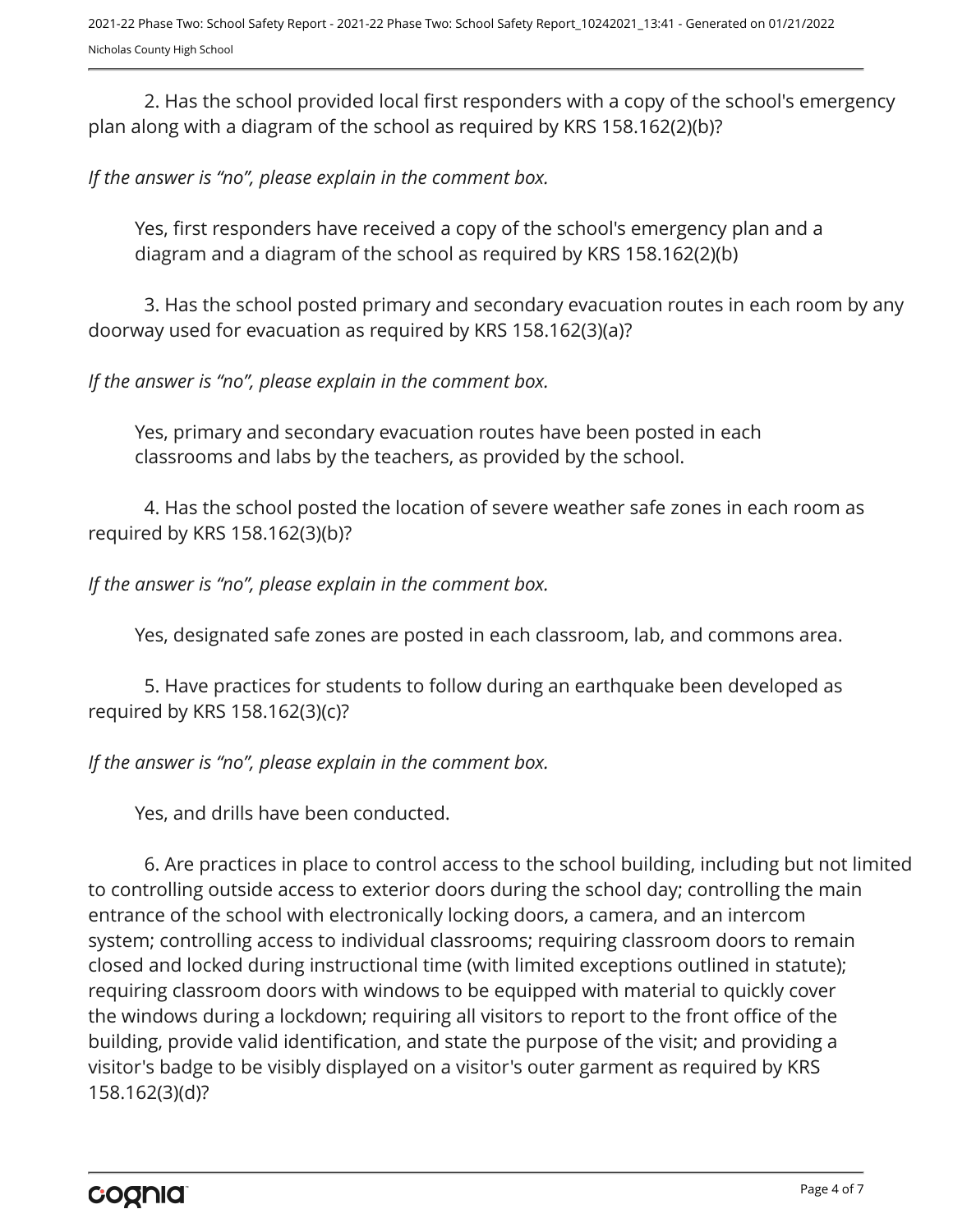*If the answer is "no", please explain in the comment box.*

Yes, all of these practices are in place.

7. Was the school's emergency plan reviewed following the end of the prior school year by the school council, principal, and first responders and revised as needed as required by KRS 158.162(2)(c)?

*Please provide the most recent date of review/revision of the school's emergency plan in the comment box. If the answer is "no", please explain in the comment box.* 

Yes. Emergency plan was reviewed and approved by the principal and school council (SBDM) on July 16, 2019 for the 2019-2020 school year and on June 7, 2020 for the 2020-2021 school year. First responders, as members of the district safety team, reviewed the school's emergency plan at their May 5, 2021 meeting.

8. Did the principal discuss the emergency plan with **all** school staff prior to the first instructional day of the current school year and appropriately document the time and date of such discussion as required by KRS 158.162(2)(d)?

*Please provide the date the school completed this discussion in the comment box. If the answer is "no", please explain in the comment box.*

Yes. August 10, 2021

9. During the first 30 instructional days of the current school year, did the principal conduct at least one severe weather drill, one earthquake drill, and one lockdown drill as required by KRS 158.162(5)?

*If the answer is "no", please explain in the comment box.*

Yes, conducted as required.

10. During the month of January during the prior school year, did the principal conduct at least one severe weather drill, one earthquake drill, and one lockdown drill as required by KRS 158.162(5)?

*If the answer is "no", please explain in the comment box.*

No. School was not in person at that time due to the Covide 19 pandemic. Instruction was remote and virtual in January of 2021.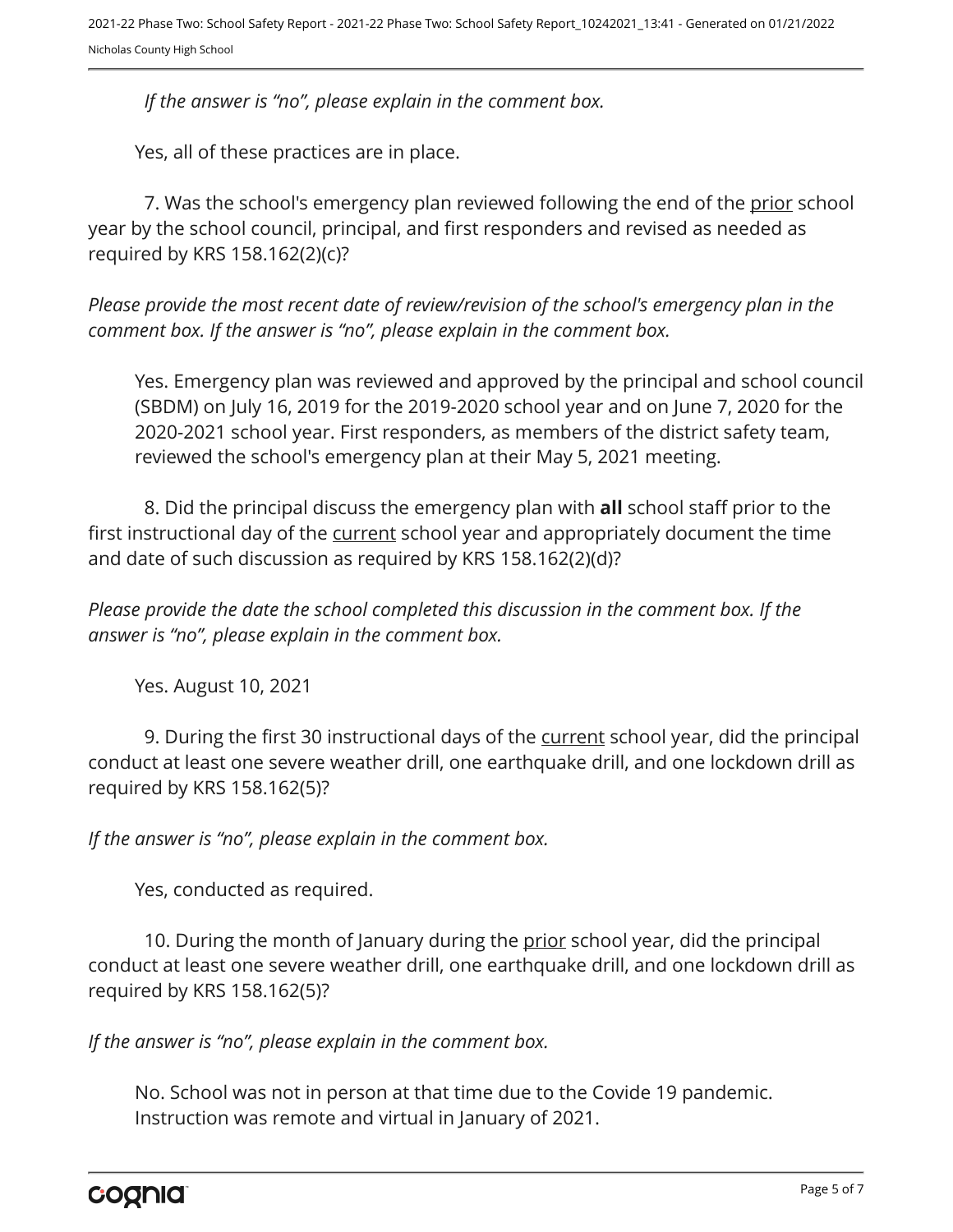11. Over the immediately preceding twelve months, did the principal conduct fire drills in accordance with administrative regulations promulgated by the Department of Housing, Buildings and Construction as required by KRS 158.162(5)?

*If the school did NOT meet the requirement, respond "no" and please explain further in the comment box.* 

Yes, fire drills conducted when school was in person and not remote/virtual.